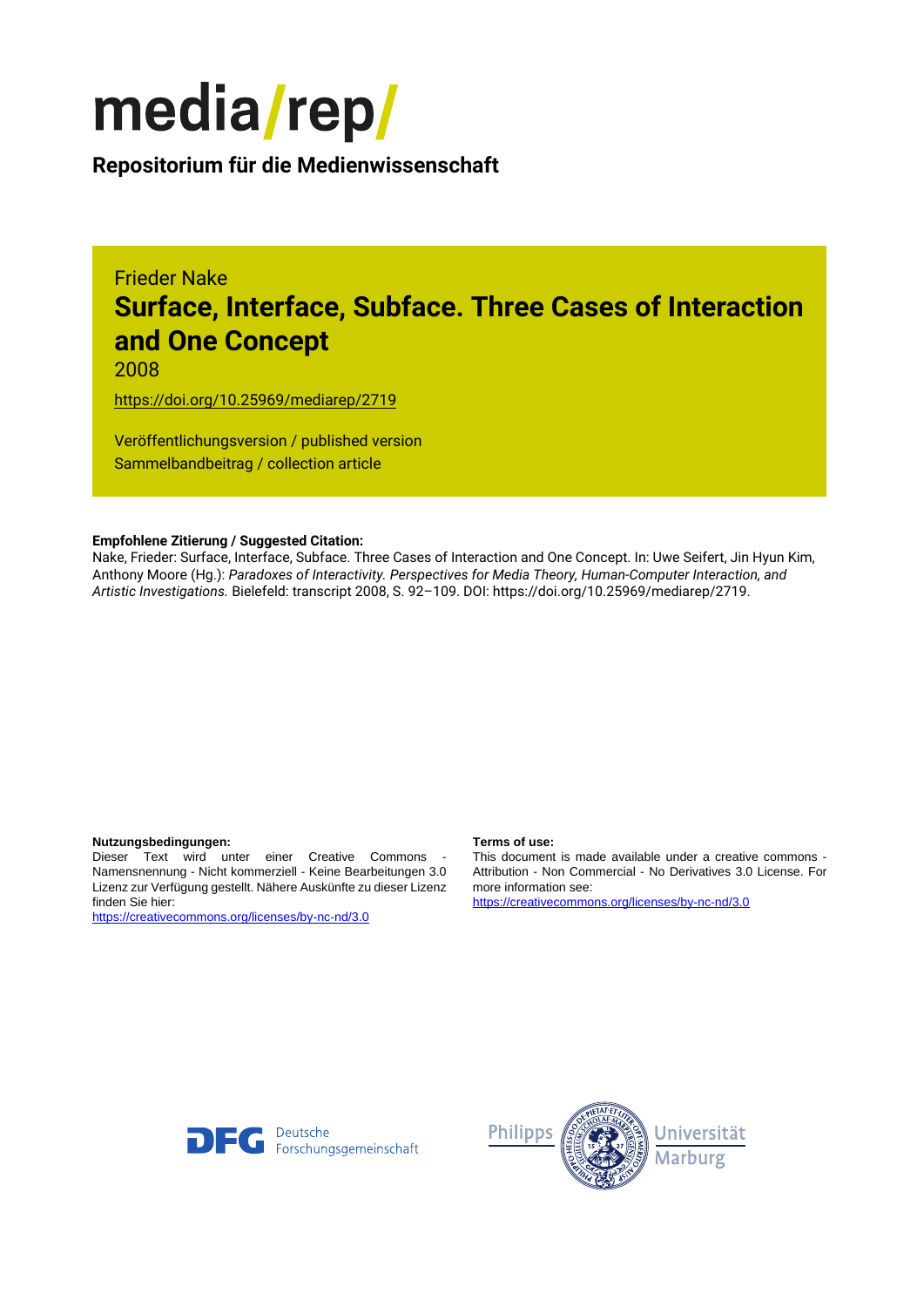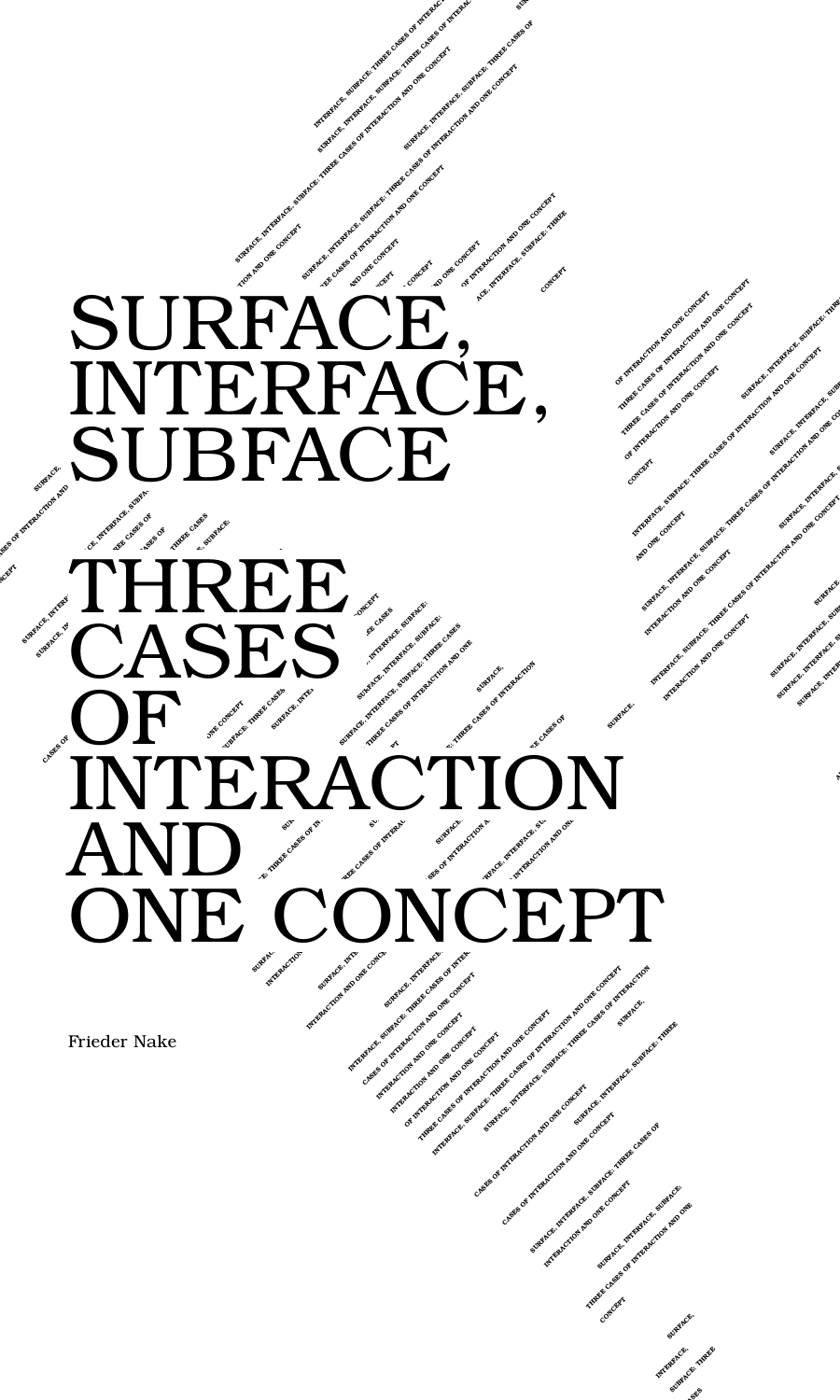Jürgen Habermas' essay "Arbeit und Interaktion" first appeared in an anthology in 1967. One year later, it was put together with four more of his texts and re-published under the title "Technik und Wissenschaft als 'Ideologie'".1

SUBFACE:

SURFACE,

**INTERFACE, THREE**

> **OF** OF ACTION ONE CONC<br>ONE CONC

SURFACE, SUBFACE: **INTERACTION AND O SURFACE, INTERFAC THREE CASES OF INT**

 $\mathbf{S}^{\mathbf{U}}$ **AUDITERS SHED ONES ONE CONCEPT THREE CAS SURFACE, INTERFAC**

 $\text{supp} \mathbf{F}^{\text{CE}}$ SURFACE,  $\mathbf{C}^{\mathbf{D}^{\mathbf{R}}\mathbf{C}^{\mathbf{S}^{\mathbf{R}^{\mathbf{R}}}}$  $\Phi$ **SURFACE, INTERFAC**

**OF INTERA**

When I first read it in 1972, it was because of the word "labor" in its title. I don't remember a thing from the fist reading, and the habitual underlinings and marginal remarks on the pages of the book don't indicate from when they are. I guess I put the book away on my bookshelf where it remained for more than a decade, perhaps untouched. When I read it the second time, probably in the 1980s, it was more or less by accident. I was browsing my bookshelves in search of something by Marcuse, when out of some intuitive reason I grabbed the thin Habermas volume and only then became aware of the other word, "interaction", in the title "labor and interaction". At the time (in the 1980s) I was teaching a four semester cycle in computer graphics whose specific topics were foundations, geometric modeling, graphic rendering, and techniques of interaction. Clearly, my bookshelf discovery forced me to immediately sit down and study what Habermas had to say on interaction. Why was he using the term?

**CASES OF BUREAUCH AND**<br>
SURFACE, ONE OF INTERFACE, ONE OF INTERFACE,

**F INTERACTION AND ONE CONCEPT FACE, SUBFACE: THREE CASES OF ND CONCEPT** CONSERVACE **: THREE CASES OF INTERACTION AND ONE TERFACE, SUBFACE: THREE CASES OF**

E CONCEPT<sup>RACTION</sup> **IS THE POST OF SURFACE,** 

**SURFACE, INTERFACE, INTERFACE, INTERFACE, INTERFACE, INTERFACE, INTERFACE, INTERFACE, INTERFACE, INTERFACE, INTERFACE, INTERFACE, INTERFACE, INTERFACE, INTERFACE, INTERFACE, INTERFACE, INTERFACE, INTERFACE, INTERFACE, INT FACE, SUBFACE: THREE CASES OF ERFACE, ACES**<br>ACE, INTERFACE, INTERFACE, INTERFACE, INTERFACE, INTERFACE, INTERFACE, INTERFACE, INTERFACE, INTERFACE, INTERF **Notified in the concept of the substitution** 

an over control sometic

Imagine the timely context of the situation! Charles P. Snow had delivered his "The two cultures and the scientific revolution" in Cambridge in 1959.<sup>2</sup> I had then been a student of mathematics at the University of Stuttgart. A year before, during a two month internship at IBM in their Böblingen Computing Centre, I had had my first encounter with a computer. Max Bense, the provocative philosopher at Stuttgart, had surely referred to Snow's talk and concept of two cultures. I found myself caught in a great melting pot: studying mathematics, the queen of all mental efforts, experiencing the grandeur and joy of strict axiomatics, formal concepts, theorems, and proves. From this comfortable centre to the left were Bense's thrilling lectures about aesthetics, ontology and, particularly, semiotics; to the right was theoretical and experimental physics, or the theory of electrical engineering, and more.

What a time, what a storm! We were a group of friends, trying to understand what the engineering types told us as well as what came from those in the humanities. We felt more and more at home in mathematics and, soon enough, in its rather trivial offspring, computing. But now we were confronted with Snow's claim that no communication was possible across the boundaries between the two types of disciplines we liked so much, because they were both exciting in their own way: the scientific and the literary cultures. It

<sup>1</sup> The German original I am working with is Habermas 1969. It contains on pp. 9-46 the essay "Arbeit und Interaktion. Bemerkungen zu Hegels Jenenser 'Philosophie des Geistes'". It is available in English as "Labor and interaction: comment on Hegel's Jena 'Philosophy of Mind'", which appeared on pp. 142-169 in Habermas 1973.

<sup>2</sup> The text is easily available, e.g. Snow 1993, which contains the original lecture of 1959 plus *The two cultures: a second look*, written five years later. I use Kreuzer 1987.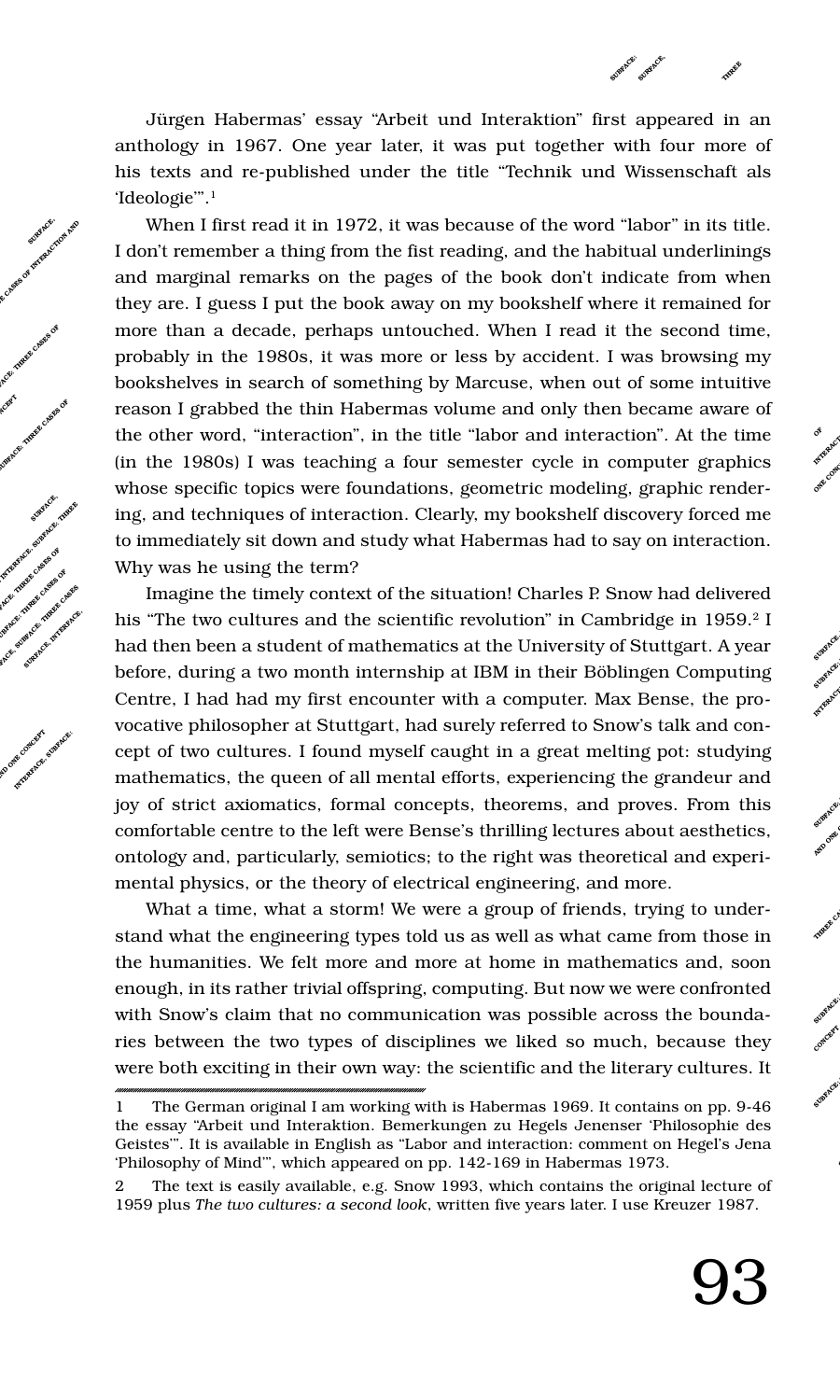must have been puzzling to the young student who in the early morning was listening to a great electrical engineer, did his mathematics around noon, a bit of programming after lunch, and went to hear about Peircean semiotics in the late afternoon, just before rushing away to the opening of some artist's exhibition.

But now he had to swallow the fact that there was no communication, no interaction!? How could that be possible? Wasn't he himself doing exactly this: moving back and forth between those areas that – to be sure – had their own ways of expressing their findings, certainly, but wasn't communication happening through his own activities, even if restricted to himself and his friends? A decade later, in 1968, the great outburst of the youth's revolution against the father's generation shook the country. First readings about work and exploitation and suppression followed – a lot of Marx some years after this, and then, a strange sort of revelation.

Against the largely mathematical background of computer graphics, the open and heated discussions about human-computer communication were pure excitement. I had published a paper in 1984 on the impossibility that humans could ever communicate with computers, if the term "communication" was to be taken seriously.3 Unix was ruling, Silicon Graphics machines were great, but the Apple Macintosh had appeared on the market. We were beginning to interact with the computer as never before. The researchers at Xerox PARC had done tremendous things that made beautiful surprises in the classroom. C. P. Snow's verdict was still present in my thinking. But now came the discovery of that second word in the title of Habermas' essay: interaction!

Reading, on page 9 of this collection of supposedly critical texts by Habermas, the word *Interaktion* not only meant that you were, perhaps, no longer restricted to saying "HCI" when you were talking about humans and computers and their intricate relations. It meant that you could, perhaps, add a totally different perspective than the one usually offered in computing circles. So what did I learn, how did I read Habermas?

In a nutshell, Habermas, in my reading and restricted conclusion, said the following. The mediation of subject and object is what constitutes "Mind" (*Geist*). There are three ways how the subject and the object may be related. Three categories mediate between subject and object. The three categories are language, tool, and family. These terms stand for three patterns of dialectic relations, the patterns of symbolic representation, labour process, and reciprocal interaction.

<sup>3</sup> Nake 1984, pp. 109-118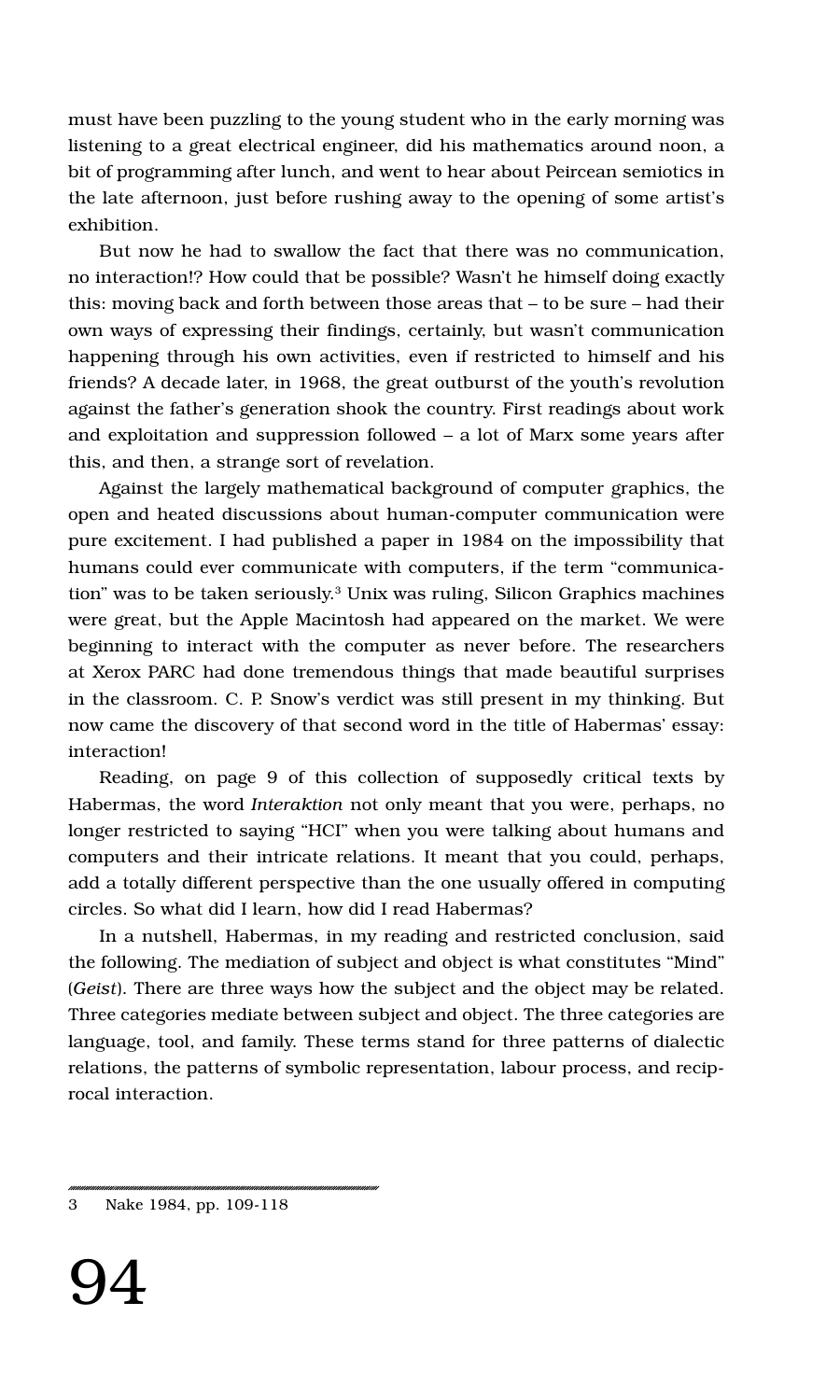The tool and labour process stand for that mediation of subject and object, where the subject changes the state of the object. The tool-relation transforms the object into a state better fit for the subject's needs.

The language or symbolic representation stands for that mediation of subject and object, where the subject observes and describes the state of the object. The language relation creates a semiotic layer that stands for the object.

The family or reciprocal interaction stands for that mediation of subject and object, where the subject accepts the object as of the same kind and capacity as the subject itself. The interaction relation leads to cooperative, communicative exchange between subjects that are equal.

Mind you, this is the simple, naïve, and immediate interpretation of a probably difficult reflection. The interpretation was by a computer scientist who was quite happy to find something in the other faculty which he thought could help him. The writing was by a philosopher and social scientist who, by the time of his writing, was developing his theory of communicative action, which played an important role in his attempt to reconstruct, as he said, dialectical materialism. Undoubtedly, dogmatists must have fiercely attacked him for working on such a project, whereas more liberal representatives of the left may have accepted the premise that Marxism also has the right to evolve when social reality changes.<sup>4</sup> My naïve view, however, quite happily suggested to me that a systematic approach could be applied in order to introduce an interactive mode of using computers. I may have, of course, grossly misunderstood, nevertheless, the threefold distinction may serve a purpose here.

In the rest of this essay, I will describe three cases of using computers. Each case involves two persons in varying positions relative to the machine. In each case, we will see the open surface of the computer periphery, which will be commented on. We will also see the hidden and more or less inaccessible subface, and will gain some insight into how, and why, the two are necessarily related to each other. We will discover what the reader may already have been aware of all the time: computer things come in pairs. We will briefly give a semiotic interpretation of this claim by introducing the concept of an algorithmic sign. In conclusion, we will point to the current importance of digital media as those media that explore the dialectics of algorithmics and aesthetics.

<sup>4</sup> Keane 1975, pp. 82-100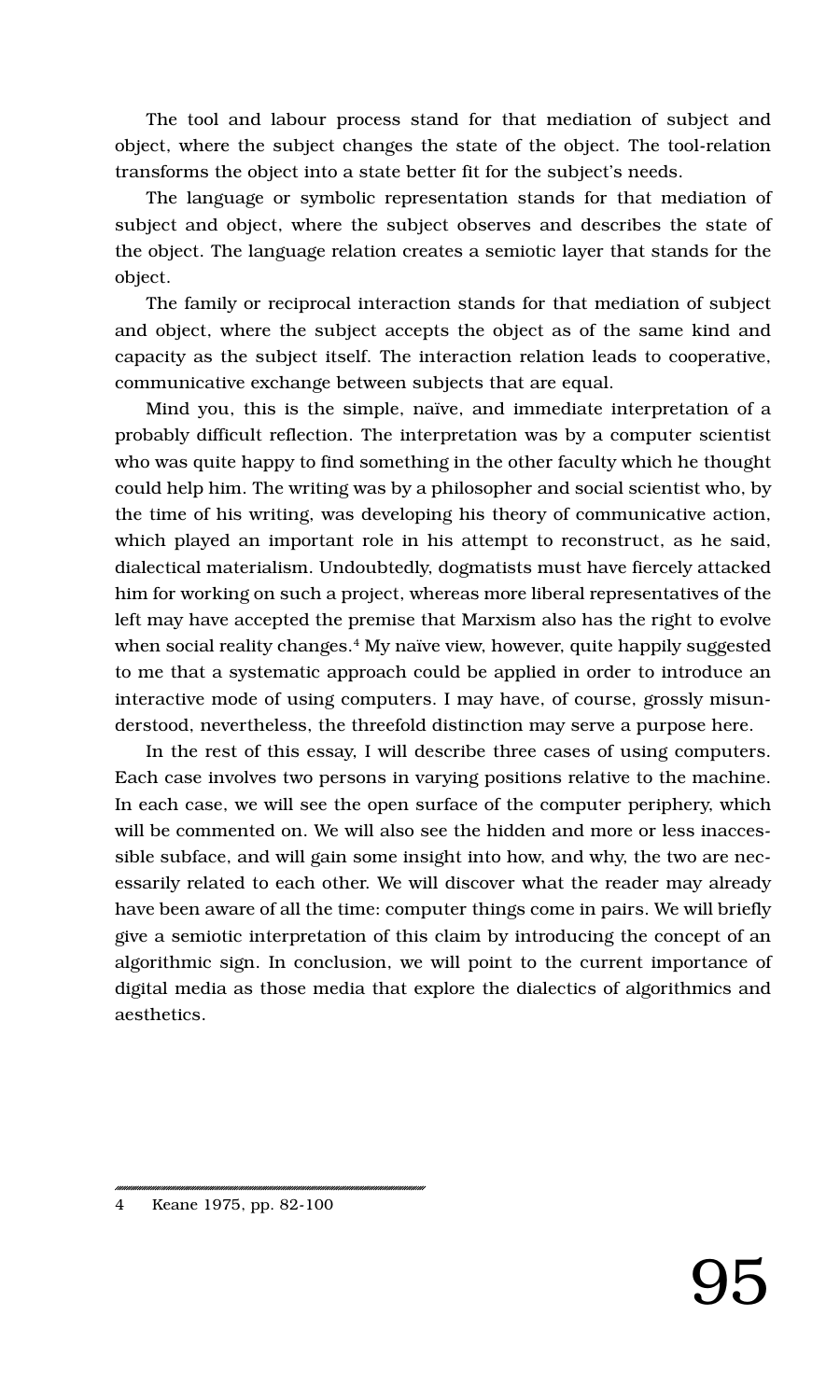#### **Scene 1: Automaton. Two persons interacting, waiting for the computer**

The year is 1963 or 1964. Two men are sitting in front of a computer. The size of the room may be 15 by 6 meters. No-one else is in there. They are not really sitting in front of the computer. The racks and cabinets that make up the computer create a system way too large to be sitting in front of. Besides, the two are sitting inside a separated space surrounded by glass walls. They see the metal cases, lined up in a long row of several meters length, and the tape drives next to the cases. Inside the glass room, temperatures are a bit more agreeable for humans. Outside, the climate must be closely monitored to stay within a small margin to prevent frequent failure of operation. The peripherals of the machine share the glass-walled space with the two men; a paper tape reader and a tape printer next to a large computer console.



*Fig. 1. The operator's interface. Computer SEL ER56 at Computing Centre, University of Stuttgart 1965. We see dials (lower right) and push buttons to get at specified data. Through the glass in the background some of the hardware*

One of the men has recently graduated in mathematics. The other one is a researcher in mechanical engineering. His theoretical investigations have led him to describe the behaviour of a metal sheet as a non-linear fourth order differential equation with boundary conditions. The equation can only be solved numerically.

When the researcher approached the computing centre for help, the young mathematician was given the job of cooperating with the senior person. At their first meeting the engineer explained what he was doing, why he was interested in getting the solution,

even an approximate one, and that he hoped the younger man would do all the programming since he himself had no clue of what might be involved and could see no chance of changing this. Why should he learn to program? He would rather agree on meetings and the admittedly arduous work of cooperation.

A great chance for the young mathematician. He did not take much interest in the details of the mechanics. For him, it was enough to accept the differential equation as his starting point. To which extent it described the vibrations of the sheet was the engineer's responsibility. As a mathematician, he was responsible for the selection of a modern numerical method for numerical integration (he chose a Fehlberg algorithm). Fine tuning for efficiency in those old days was an important and creative task. You could come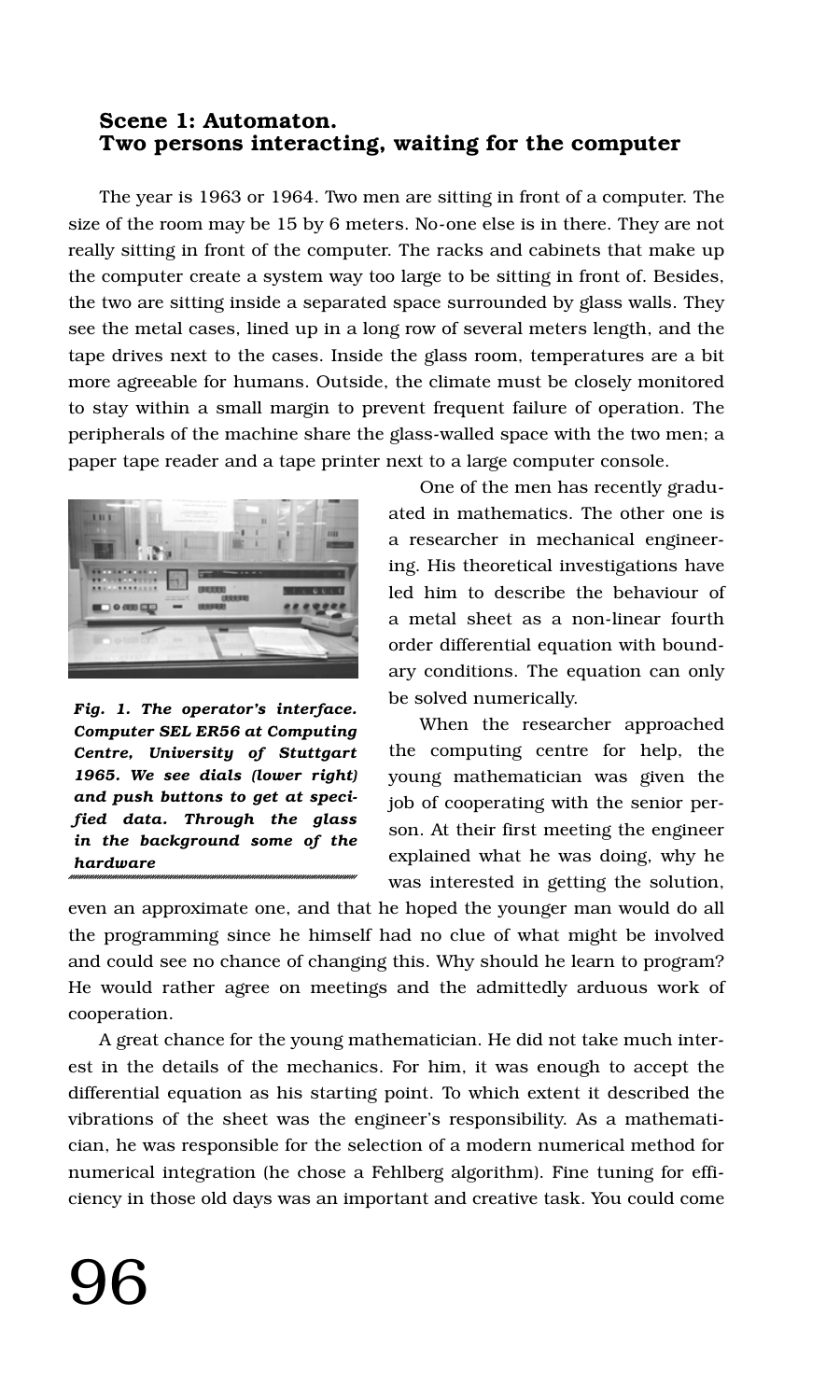up with improvements week after week. You did the improvements yourself, no compiler could take the burden from you (in fact, there was no compiler on this machine). But sooner or later the program worked and production could begin.

Since this was a boundary value problem, another difficulty had to be tackled: how to satisfy the boundary conditions? Such conditions require that a valid solution starts and ends at specified locations. It must leave and arrive there under specified directions (making a total of four conditions).

The rather simple approach was trial-and-error: Start from the prescribed position at the left end; solve an "initial-value" problem by arbitrarily assuming two more initial conditions; compare the calculated endpoint to the right with the prescribed goal. If there is a difference (which will, most likely, be the case), adjust the arbitrarily chosen initial condition such that, hopefully, the discrepancy is diminished, and repeat. This shoot-and-run approach will, under not too heavy circumstances and after some systematic attempts, come close enough to a realistic solution.

In those days, computers were incredibly slow when you compare them with their performance now, fourty years later. The difference in efficiency must be 6 to 10 degrees of magnitude, if not more. The two men, after having started the next shot, had to wait for several minutes (up to five), before the machine presented the few numbers they needed to judge how close the shot had come to the goal. While waiting, they had plenty of time to talk about mechanics, mathematics, programs, artificial intelligence, philosophy, politics, university gossip, the latest jazz concert, and a dozen more topics.

The situation thus indicated is heavily interactive! The two intellectuals were cooperating to solve a tough problem (they actually spent about two or three months before enough data had been generated from the virtual experiments in the algorithmic laboratory). Enough data was achieved when the engineer decided that his theoretical model was now backed up by enough empirical evidence. The cooperation between the two men allowed them to interact in the most complex and interesting ways. No procedures, no methods prevented them from journeying down any of the myriads of alleys open to the mind. The two actually became friends.

Embedded into the human-human interaction were short moments of very low-level human-computer interaction. When the result of the last calculation had become visible, the two discussed it and decided how to proceed. Proceeding was defined by a choice of new initial values. The process of choosing could have been automated since the goal was well-defined. But the amount of extra calculations would then, very likely, increase much more rapidly than with personal inspection. Inspection and discussion took advantage of the human capacity to detect patterns, consider context, and be aware of the situation and its changes.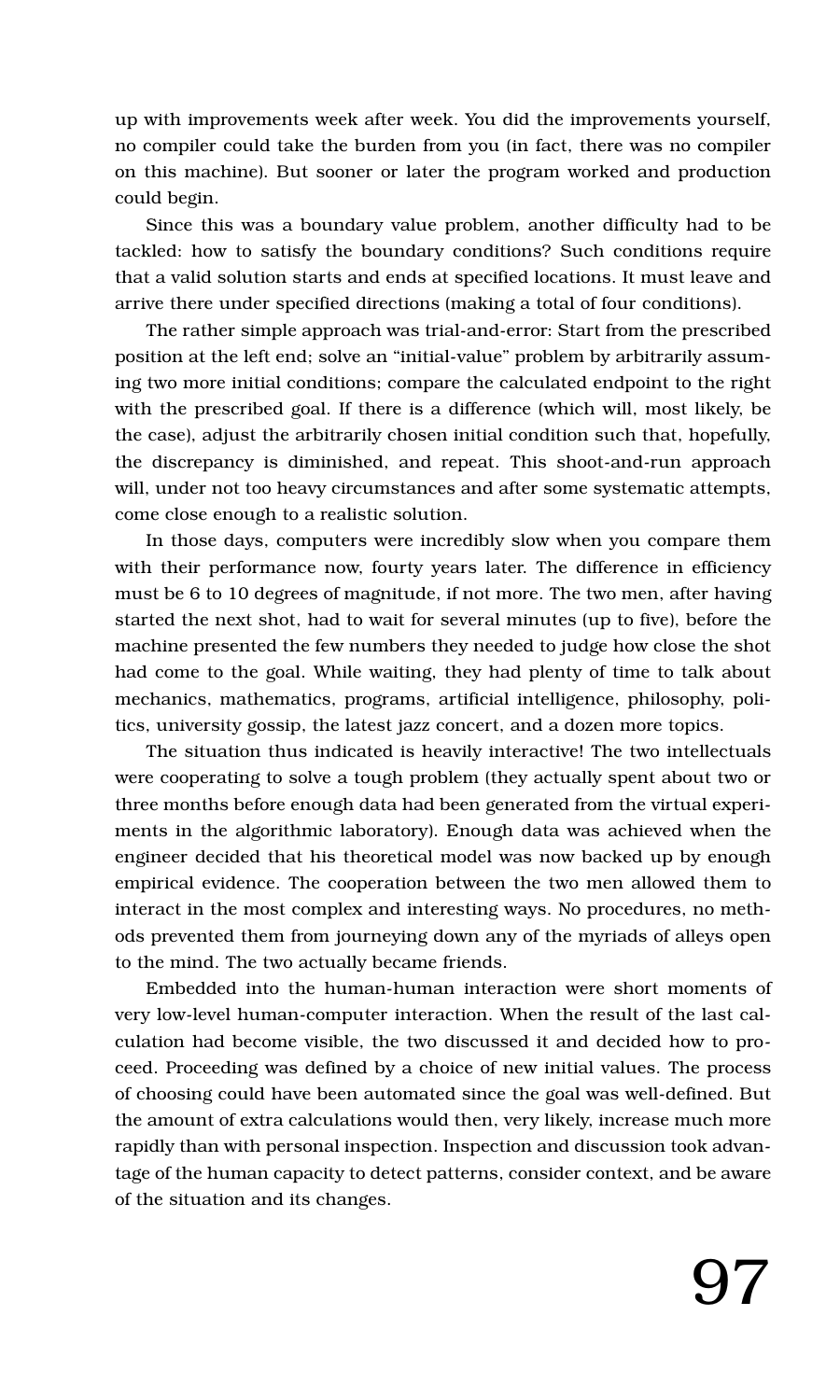The machine they were using, an early transistorised decimal (!) computer was good enough for the purpose. Its interface displayed current numerical values of data stored in memory cells. The two friends, in order to read the coordinates of the final destination, had to dial knobs to get at those memory locations (given by their absolute addresses), and then lock up the numerical contents of that location.

At the machine level, only a tiny bit of interaction was happening. Really, this wasn't more than looking up and reading some signals – ridiculously lowlevel when compared to what became standard twenty years later. Slow times those days, you would say. Two men engaged in watching the computer come up with the result of a calculation. They had to wait because the machine was used as an *automaton*. They fed the automaton with data, hit the start button for the automaton to do its work, and were thrown back to talking, becoming bored, or listening to the radio.

#### **Scene 2: Tool. One person using the computer, the programmer far away**

The year is 2002, nearly forty years later. In terms of technology, the world has turned upside down. The technical infrastructure of all processes, in the private, economic, administrative, or political realm, is determined by data processing. In parts of the world, there is virtually no room that does not contain at least one computer. The art historian is sitting at her desk at home. Her current field of interest is an area not well known, certainly not mainstream, but slowly and steadily gaining interest. Already in her Ph.D. thesis a few years ago she started to seriously study the phenomenon that in the mid 1960s was called "computer art". She now generally prefers to use the term "digital art".

She is preparing for a meeting with her students. Recent work by Manfred Mohr will be the topic. He is the German artist who first got access to a computer controlled drawing machine (often called a "plotter") in 1969 in Paris. He gave up painting in favour of programming, stopped using colour in favour of black and white and, later, some grey and silver. He gradually became a recognised artist who could make a living from selling his art. He had discovered his topic in the early 1970s: the cube and its symmetries. In order to gain complexity, the cube had become the hypercube of four or five or even more dimensions. Like other artists before him – say, e.g., Paul Klee, Josef Albers, the concrete artists – he had become a researcher as well.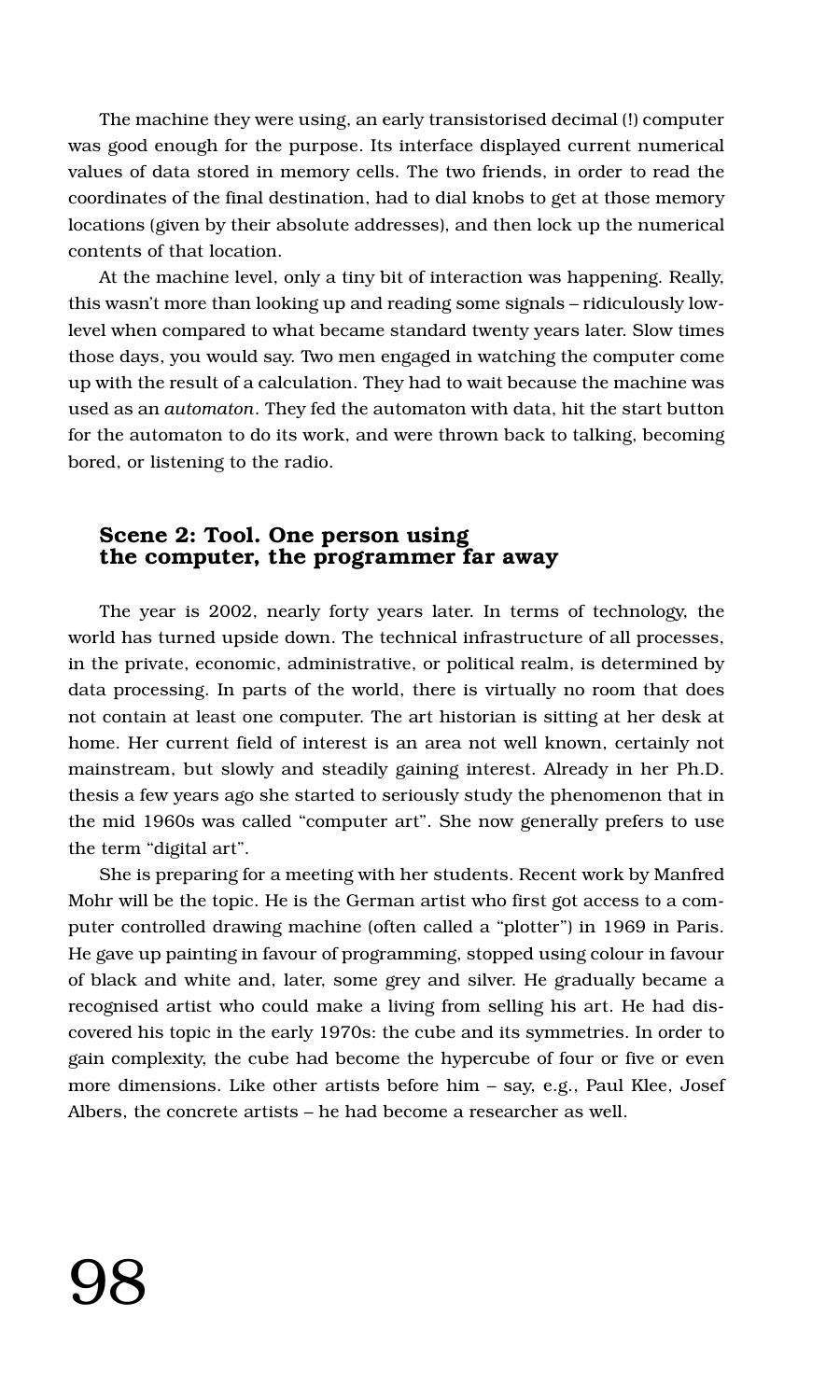The sensation happened in 2001 when he exhibited large canvasses in bright colours.5 Our art historian was trying to understand those pictures. They had again been exhibited under the title space.color in October 2001 at the Museum für Konkrete Kunst in Ingolstadt, Germany. Ever since, Mohr had been using coloured fields in his paintings (and, later, computer installations). He needed six- or eleven-dimensional space and colour to increase complexity by orders of magnitude.

The art historian at her home desk, not being acquainted with geometric spaces of higher dimensions, tried to understand the algorithmic process that generated some of the pictures in front of her. The algorithm behind the canvas had been Mohr's secret for all his productions. In his catalogues he had been friendly enough to publish brisk and sober definitions of the algorithmic behaviours of the generative processes. But now, with colour reappearing in Mohr's works, she felt lost.

She had been studying the catalogue of the Ingolstadt exhibition: reading statements, analysing pictures. She was unable to grasp how the remark that something was going on in six dimensions could be helpful. She turned on her laptop computer. Someone had given her a program



*Fig. 2. Left: Manfred Mohr: P-107-f (1999). Right: P-1011-z2 (2004). Six dimensions behind the left, eleven dimensions behind the right image*

called deviceX. It was supposed to help develop some kind of understanding of the space.color period of Mohr's art.

The name, deviceX, rang two bells in her mind: tools and X-rays. Tools are instruments we use to more easily change the state of some material; X-rays are dangerous but helpful in looking into the human body. DeviceX could, perhaps, be a tool to look into the structure of those paintings.

Mohr's paintings of the space.color variety appear – just like any other painting does – as a configuration of coloured forms. The configuration of the forms corresponds to the geometry of the painting. We may derive from the geometry of a painting a more abstract rendition of the same content. This abstract rendition may be called the painting's topology. The abstraction gives

<sup>5</sup> For the first time, Mohr showed these pictures in June 2001 at Galerie Wack in Kaiserslautern, Germany.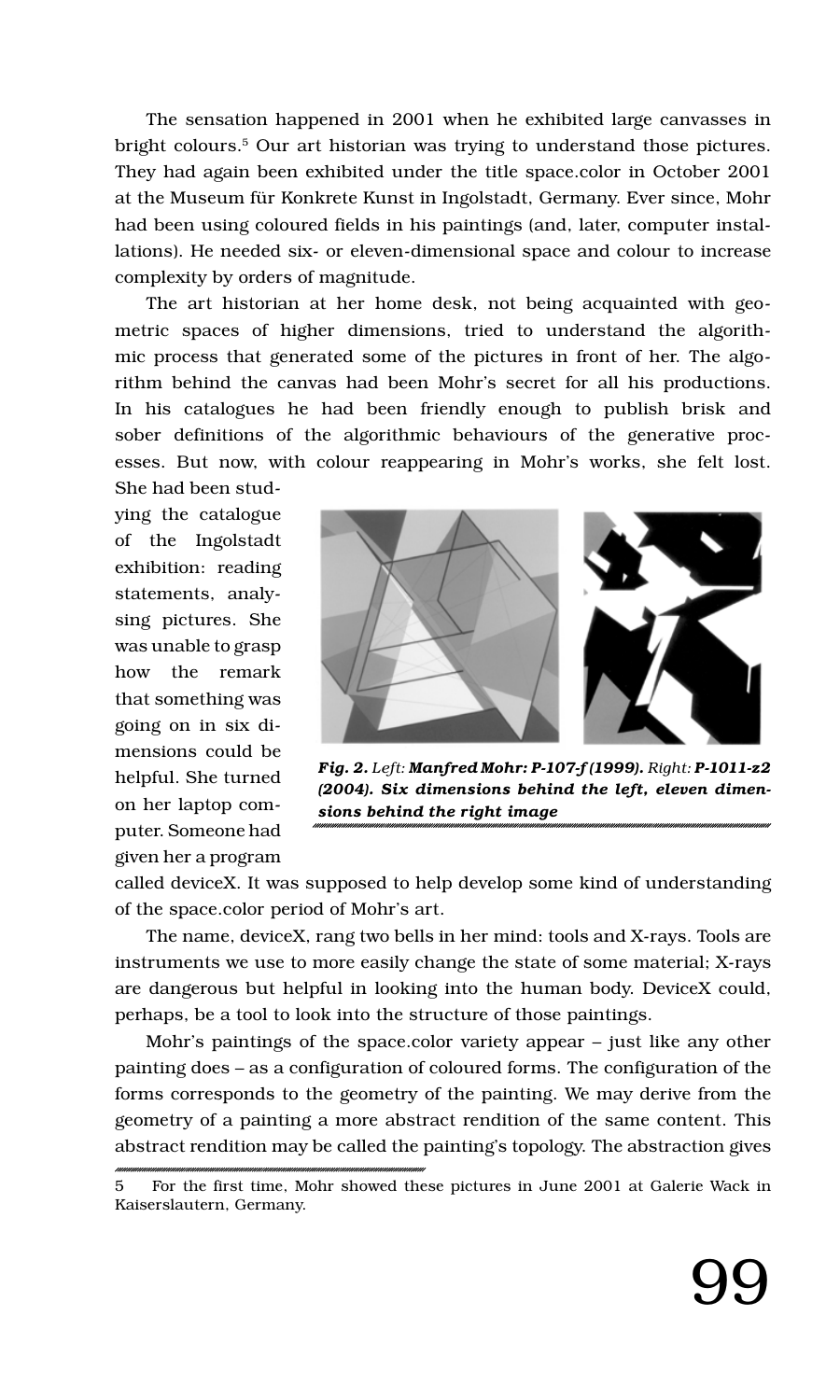up the particular form of an area, its size and, to a large extent, its location. Of the geometry, the topology keeps only one relation: that of neighborhood. If two areas are neighbors in the geometry, they must also be neighbors in the topology. So if they have a common edge in geometry, their topological neighbor-relation is an edge-neighborhood.

Topology is abstract. It gets described in formal symbolism. We can, however, use a minimal visualisation by using squares as the only form features. DeviceX makes use of this. The art historian started the program. Soon she found out how to use it. Among some other features not of prime interest here, the most prominent one is the following (Fig. 3). There is a small replica of one of the possible Mohr paintings. It can be grabbed with the mouse device and shifted horizontally, left and right. As it is moved further to the right, the intricate geometric forms untangle more and more into an arrangement of coloured squares.

We detect, as squares, the same colours as in the original picture. We also detect some that were hidden before. DeviceX is like a slider, i.e. an instrument we use to set one parameter to a certain value. The slider's relative position usually indicates the parameter's value along a scale from 0 to 1.

DeviceX also functions according to this scheme, with one important difference, however: it does not indirectly indicate the parameter's value. It rather shows it directly. The device is loaded with the contents it controls. By looking at the slider we look into the picture. This is its X-property: the property of looking *into* (or even through) an invisible material.

The art historian, when applying deviceX to some data content of which she doesn't really know where it exists, considers herself a "user" of the software. The mode of use is usually called "interactive". The interaction is between her and the software, deviceX. It is quite clear to her that she is *not* shifting deviceX but the mouse in her hand. But it appears to her as if she was directly (and not indirectly) shifting the graphic rendition on her laptop's screen. The interaction between her and the computer has become so fast



*Fig. 3.* **deviceX.** *Top: Geometry of an image (lower left), topology (right) and intermediate state of slider (above). Bottom: a series of states of an image in transformation from geometry (left) to topology (right)*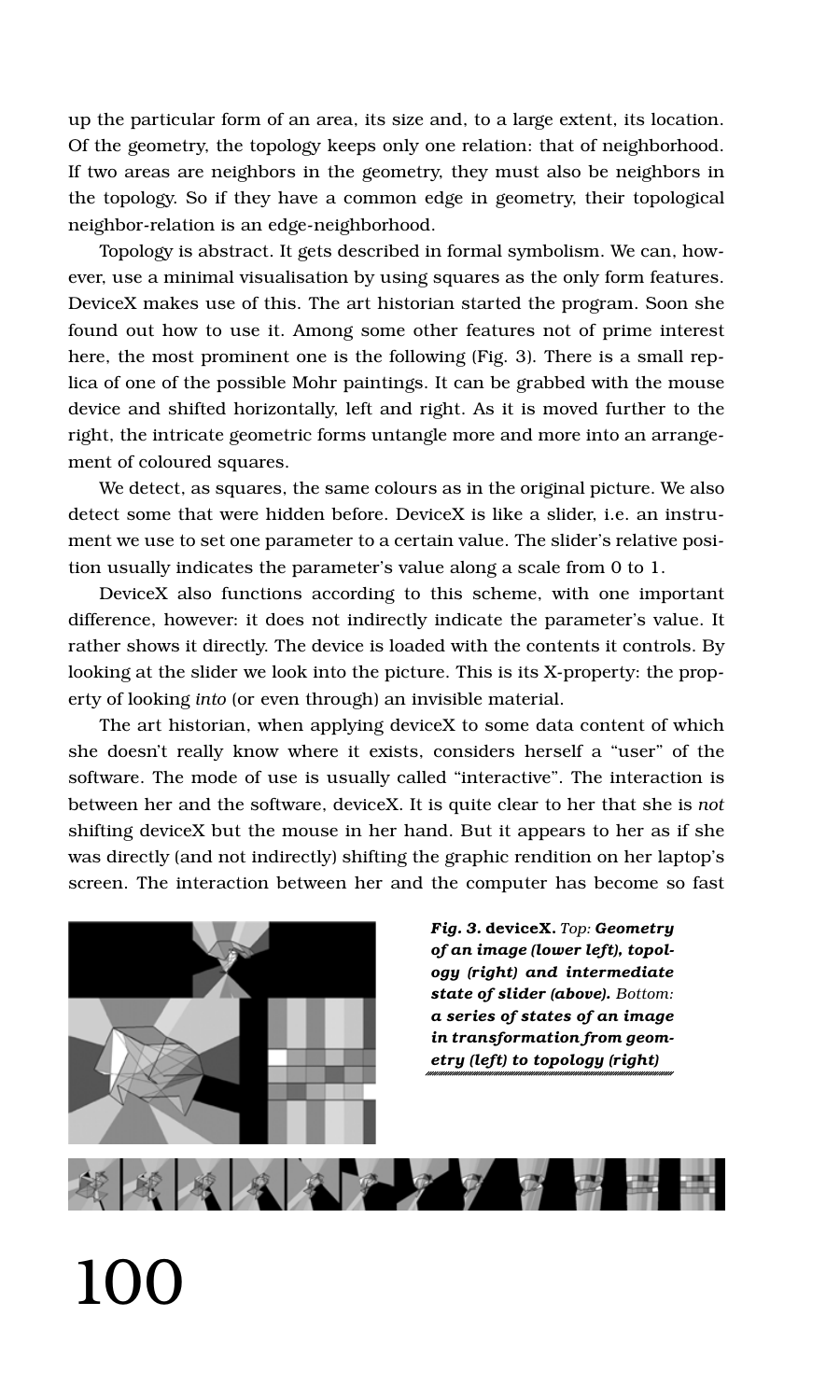



*Fig. 4. Left: Frieder Nake, Homage à Paul Klee. Computer drawing, 1965. Right: Frieder Nake, Susanne Grabowski, Matthias Krauß: Spannung. Interactive installation. Picture taken during the opening of my exhibition at ZKM Karlsruhe: to the far right, Peter Weibel in discussion*

that she can ignore the tremendous amount of calculations going on at every single moment.

The art historian probably also knows that the immediacy on the screen is caused by a programmer. He may now be living far away, working on something new. $6$  But once in the past, he wrote that program that now effectly appears like a tool in the art historian's hand. In some metaphorical way, it *is* a tool.

#### **Scene 3: Medium. Two persons having fun, others watching, the computer: where?**

It is now 2004. We enter the Korbakow room at Kunsthalle Bremen on our tour of *Die präzisen Vergnügen*<sup>7</sup> ("precise delights"). We observe a couple having fun at a bistro table (Fig. 4 right). A screen is mounted into the tabletop. Two small graphics input panels can be operated by using a pressure sensitive pen. The screen in the middle displays a line drawing belonging to the well known "Homage à Paul Klee" program (Fig. 4 left). There is a tremendous difference between the old algorithmic drawing of 1965 and the interactive installation of 2004.

<sup>6</sup> The programmer to be credited here is Matthias Krauß; see Nake/Krauß/Grabowski 2007, pp. 137-144.

<sup>7</sup> The retrospective show of algorithmic works of Frieder Nake from the 1960s was put up under the condition that he could also present four new interactive installations. They were the result of collaborations with a group of students.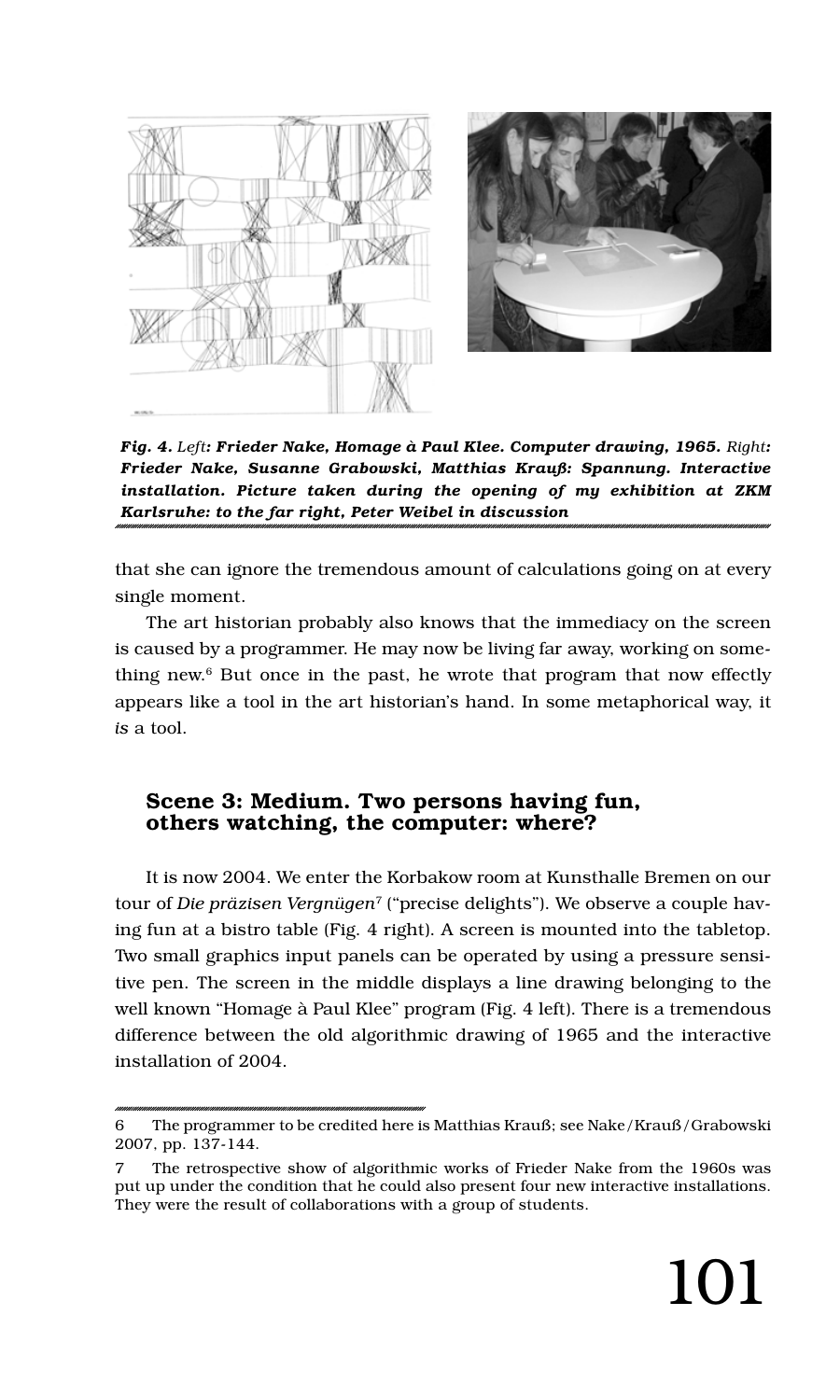The algorithmic drawing displays a complex structure of straight lines. Some run horizontally across the entire format. Others build bundles of parallel verticals. They are much shorter, and run from one of the horizontals to the next or next-but-one. There are also substructures of oblique lines building rhizome-like groups. A number of circles seem to be floating on or above the straight-line structure.

Each line and each structure of the static, algorithmic drawing is kept in its place by some mechanic force. All the hundreds of lines stick together keeping a graphical balance. This observation became the starting point for a dynamic and, in fact, interactive adaptation: each line was interpreted as a force, as a spring.

A system of springs is kept together by attachment points. These springs are not visible. They are a metaphor for an invisible property of each of the lines. The visible lines are a graphic interpretation of the spring system.

When a visitor puts the tip of one of the two available pens onto one of the graphics input panels, some line or point or cell is highlighted in colour. This feedback tells the visitor, which one of the objects he picked. Depending on the kind of objects, the visitor can perform a number of possible actions.



*Fig. 5. The interactive installation* **Spannung***. Left: Two visitors operating (display, two panels, pens; projection visible in the background) Centre: Display image with visitors' identified vertices (coloured dots). Right: Distorted image*

He may move the contents of one of the horizontal bands of lines. By their spring property, they remain attached to the horizontals at all times (Fig. 5 for two visitors in action).

The visitor may also change the contents of a cell (from obliques to verticals to empty). Or he may grab one of the vertices, and pull it to a new location. This creates the most exciting effect because the entire structure must follow exactly, keeping its attachments as they were before.

The effect of applying an outside force to test the tensions inside the drawing becomes even more dramatic when two visitors grab vertices simultaneously and pull in different directions. This is an illustration of the basic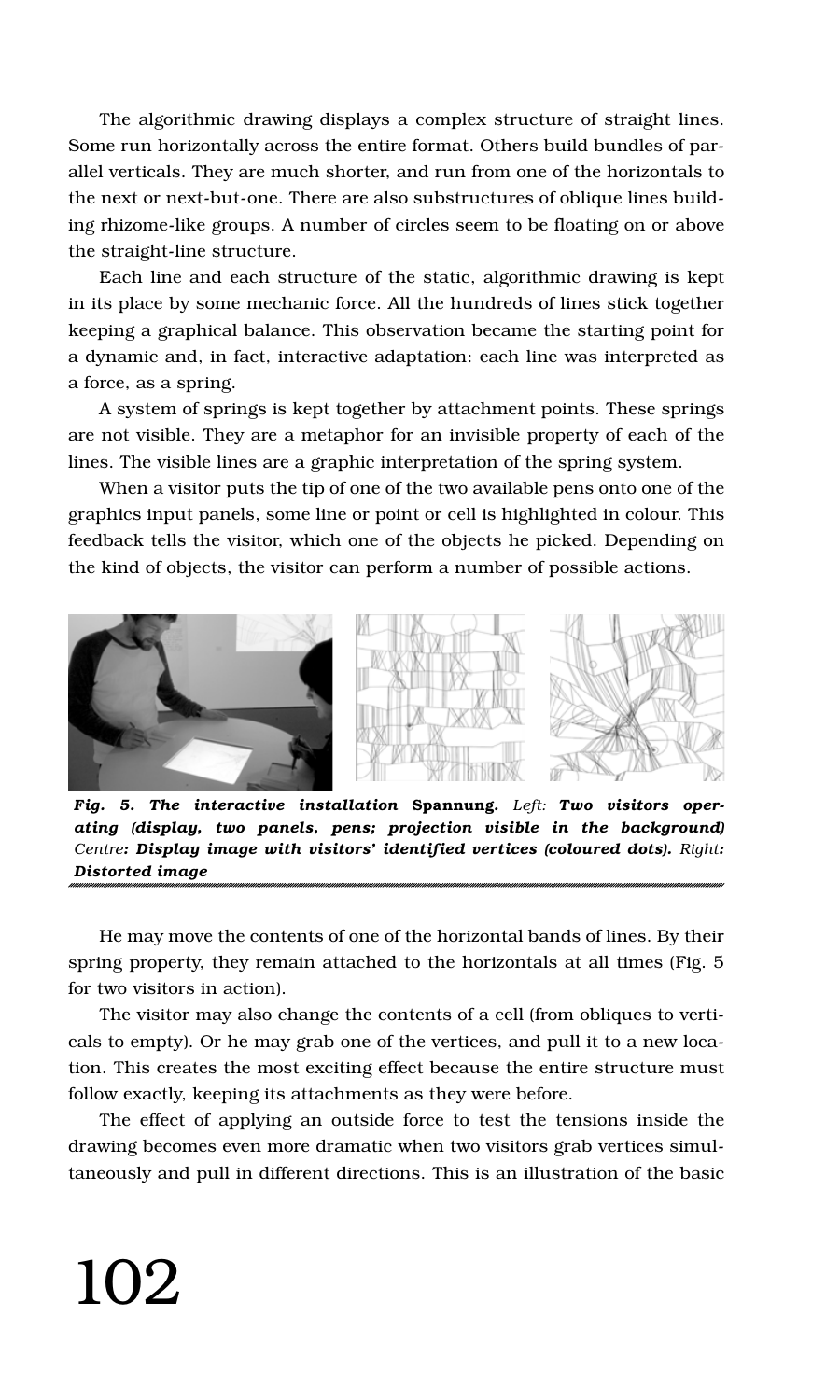characteristic of computing: objects are always double. We will describe this in different ways in the next section.

Here we should add how the field of forces influences the slow motion of the circles mentioned above. They have displayed a very calm and slow motion at all times even when the lines were static. The circles thus invited the visitor to think about the picture in dynamic terms.

The circles possess another unique property. Two visitors may grab them simultaneously. With one circle attached to the interactive tools of the visitors, they can move the circle around or change its size by pulling in different directions.

When no one is operating the installation, it displays a static minimal picture: a black square and a black circle, slightly overlapping, somewhat reminiscent of Malevich's suprematism. As soon as one of the pens is applied, one of the Homage à Paul Klee drawings slowly unfolds out of the square-andcircle. At the same time the image is projected onto the wall.

Pictures in a museum or gallery are silent witnesses of their artist's work, of their epoch, and of systematic and historic contexts. When we walk the halls of the museum, we may not get anything from the rich context. When we read a book, listen to a guide, or engage in conversation with friends, the situation changes, and the paintings also.

At first sight the interactive installation seems to be similar. But it is ready to tell us more about itself if we interact not only mentally, but manually as well. Interactive use of a program – today the ubiquitous mode of use – belongs to the characteristic view of the computer as medium. The exhibition in 2004 had installations that were to be used without tools. A camera detected passers-by and a minimalistic static projection was set into motion.

The message is: I am waiting here for you to do something; you don't have to be instructed, just do what you see fit, and I react. The interchange between you and me may tell you something, but what that could be, is totally up to you. My aesthetics is the *unfinish*. I am finished as far as I am a technical product. But I am obeying the law of *unfinish*8 (a funny kind of activity, isn't it?) by going on and on with no end, no goal.

This is exactly *the* identity of digital media. The computer has disappeared. Where is it, we may wonder? Hidden somewhere, having become a medium. Media are ubiquitous and unobtrusive.

<sup>8</sup> The term is introduced in Lunenfeld 1999, see his introductory essay *Unfinished business*, p. 7.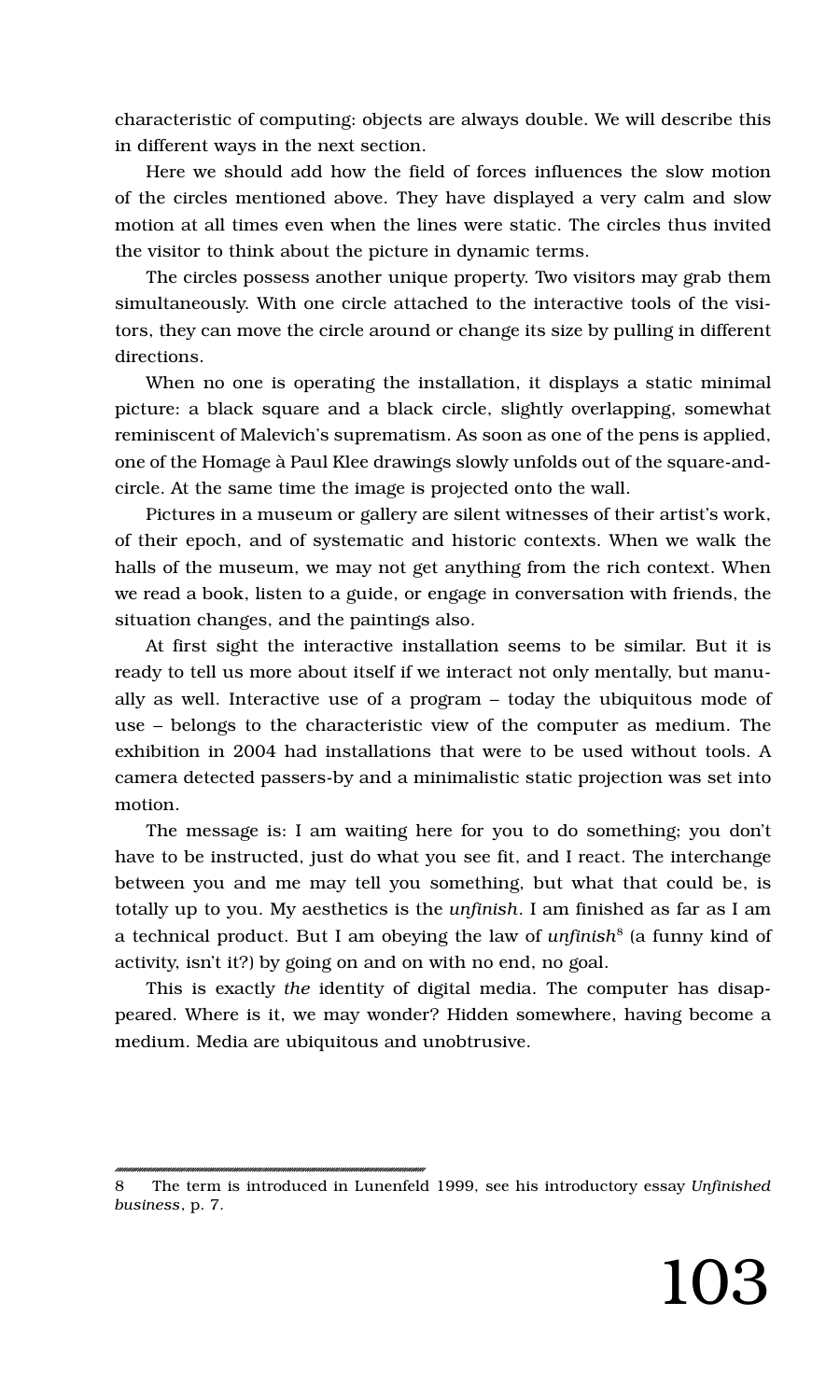#### **Surface & Subface** *or* **the Algorithmic Sign**

The three scenes described above stand for stages in interaction related to computing machinery. Its acknowledged history tells us that, without doubt, the computer started as an automaton. This does not only apply to the mathematical term automaton as used in formal theory. It applies much more to the historic evolution of the work of machines that had no choice, under given economic and political circumstances, but to give rise to automatic machinery. The concept of algorithm and the paradigm of computability stand for this.

The computability feature got wrapped into a tremendously beautiful and successful adorning layer of pseudo-tools. They are programs which no one must think of as programs. You start and stop them, specify their input parameters, and observe their outputs in the most joyful way. Never has machinery made use of its own capabilities so inventively, humbly, progressively, and aesthetically as computing technology. From the first bold steps by Alan Kay and his group at Xerox PARC in 1971 to Apple's first Macintosh and its software in 1984, only a dozen years passed. Ever since no other use had any chance, no other mode of existence had any relevance, but the tool perspective.

The economy of the time required the transformation of the computer into a market commodity. The concept for this was the invention of algorithmic tools; the mental paradigm was interactivity. As it evolved, and as miniaturisation continued at a breath-taking speed, algorithmic tools disappeared into the general environment. The third phase of interactivity brought back the original situation. In the first scene, we had seen two men interacting with each other – and, in the true sense of the word, there is no interaction other than between humans. The two, in their deliberations, occasionally turned to the computer to get answers to certain well-defined tasks.

The tool phase pushed groups of humans into the background in order to generate the false ideology of human-computer interaction. Human interaction had to be brought back artificially by inventing CSCW – computersupported cooperative work. But the tool phase was necessary and of the utmost importance. Without mercy, it caused everybody to use computers as an absolute given. Nobody can now work or live anymore without a computing machine.

The art world has widely accepted interactive applications of computability. It has provided another layer of wrapping paper: the transformation of the automaton into a medium. A great story of only forty or fifty years: The *algorithmic revolution* (Peter Weibel)! It depends on a very simple technical circumstance. I want to mention it at least briefly, giving it two names. Whatever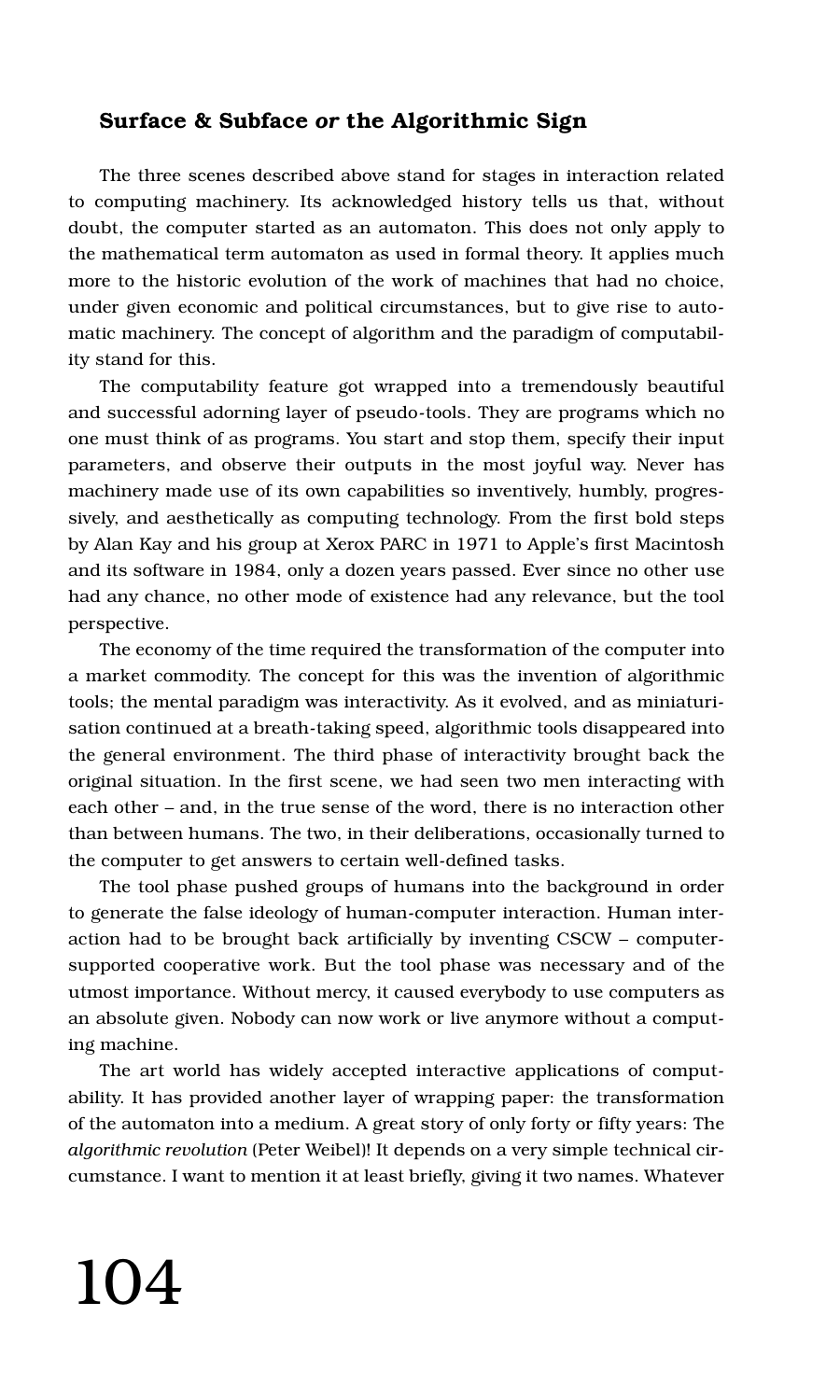thing you may address, choose, pick, apply, use on or in a computer, it comes as a sign of a special character. I call it the *algorithmic sign*.

The second name I want to attach to computer things is the pair of *surface and subface*. Let me explain this use of language before I take up the algorithmic sign, which is the more theoretical twist.

When we use a computer, we use a program running on the computer. A program – called software – is running on a computer, when a machine – called hardware – is executing a code. The code is a sign for the program. When the program is running, it generates images on the computer display monitor, its main output device. Those images change in extremely rapid sequences. Each movement of the mouse or hit of a button changes the current image.

Screen images are visible to us. The program exists for us by its name and the world of images it generates. We anthropomorphise the operation of the program. We tell each other things like: "you should see what the new version of X is doing! It can now take your pictures and organise them such that it becomes much easier for you to …" Thinking twice about such talk reveals a false conception. The program is really behaving just like any other machine: it is carrying out exactly what we want it to do, or at least, what our parameter settings force it to do.

A metaphorical way of talking about the program's behaviour is, nevertheless, justified. It is justified because the program is *manipulating* in its innermost organs what we only *see* as the current state of affairs. From an outside perspective, we may collapse this into one observation. Whatever is to become an utterance of the program for us to perceive, must first be stored in the display buffer to which the image on screen is tied in a one-to-one correspondence.

The screen is the *surface*, the display buffer is the *subface* of the algorithmic thing that the two of us – we ourselves and the program – are engaged in. The algorithmic thing comes as a visible appearance for us. At the same time, it comes as a computable appearance to the program. Without both being present and being tied to each other, nothing would work the way we want it to work. It does not make any sense to talk about the computer image without keeping in mind its visibility *and* computability, i.e. its computable visibility *and* its visible computability.

The computer thing is a double insofar as it is not *only* visible, nor is it *only* computable. It is visible in a new meaning of the word, and it is computable in a new meaning. Our thinking needs an understanding of the old meanings of those two concepts. Computer images are *more* than visualisations of a computation, and they are *more* than computations of an image.

The world of the surface and the subface that cannot but appear together is apt to catch exactly this: the inherent duplicity of anything happening on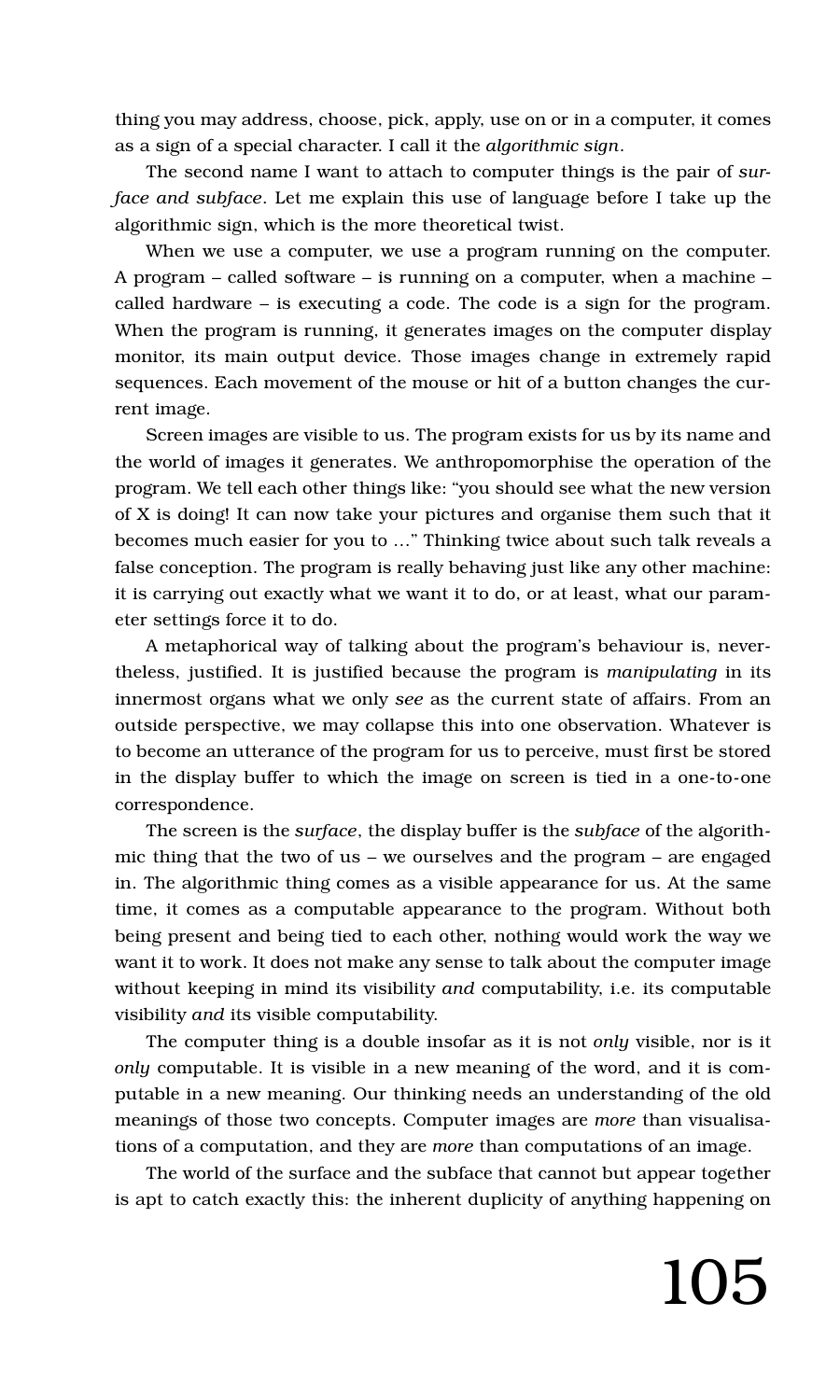the semiotic machine. "Semiotic" is the correct word to characterise this. The algorithmic sign, which I am now going to introduce, is the theoretical concept for this semiotic perspective.

To recall from Charles S, Peirce, a "sign, or *representamen*, is something which stands to somebody for something in some respect or capacity. It addresses somebody, that is, creates in the mind of that person an equivalent sign, or perhaps a more developed sign. That sign which it creates I call the *interpretant* of the first sign. The sign stands for something, its *object*."9

Of the many definitions of the sign by Peirce, this may be the most lucent one. To repeat in my own words, Peirce introduces the sign as a triadic relation, which wraps up the old dyad of something standing for some other. The sign, as a relation, cannot be perceived. But it must possess the feature of being perceivable. This feature is called the representamen. To be perceivable by our senses, it must be material. In some way, the representamen carries the sign. It carries it insofar as it gives rise to the relation that the perceiver is creating upon her perception. She is creating the object and the interpretant. The two together constitute what traditionally is called the meaning of the sign.

In Peirce's great analysis, the meaning of a sign depends on a culture, on a context, on a community. That community makes it possible by all of its conventions, history, habits, etc. for us to use the sign in the interests of communication. This general or public component of the meaning of the sign is the *object* of the sign.

Each subject perceiving a representamen and trying to make sense of it, also creates a particular or private component of the meaning of a sign: the *interpretant*. If the object is the long-lasting and generally accepted meaning of the sign, the interpretant is its short-term, situational and individually generated meaning.

Peirce thus gives us a dual way of talking about the sign: perceiving the red light of the traffic sign with the general and enforced interpretation of "Stop!" as well as the particular and deviating interpretation of "Proceed with great care!". The interpretant, by the way, is itself a sign. This introduces the sign as a recursive concept, as a process without end. Only the pragmatics of a given situation force us to interrupt the infinite sign process of interpretation.

Let us now take a look at what the computer does when it receives an input signal. The signal corresponds to the representamen of a possible sign. Of course we expect the computer to function well and to do exactly what the input signal "tells" it to do. With the rare exception of a malfunction, our expectation comes true. Nevertheless, the computer performs an act that

<sup>9</sup> Peirce 1955, p. 99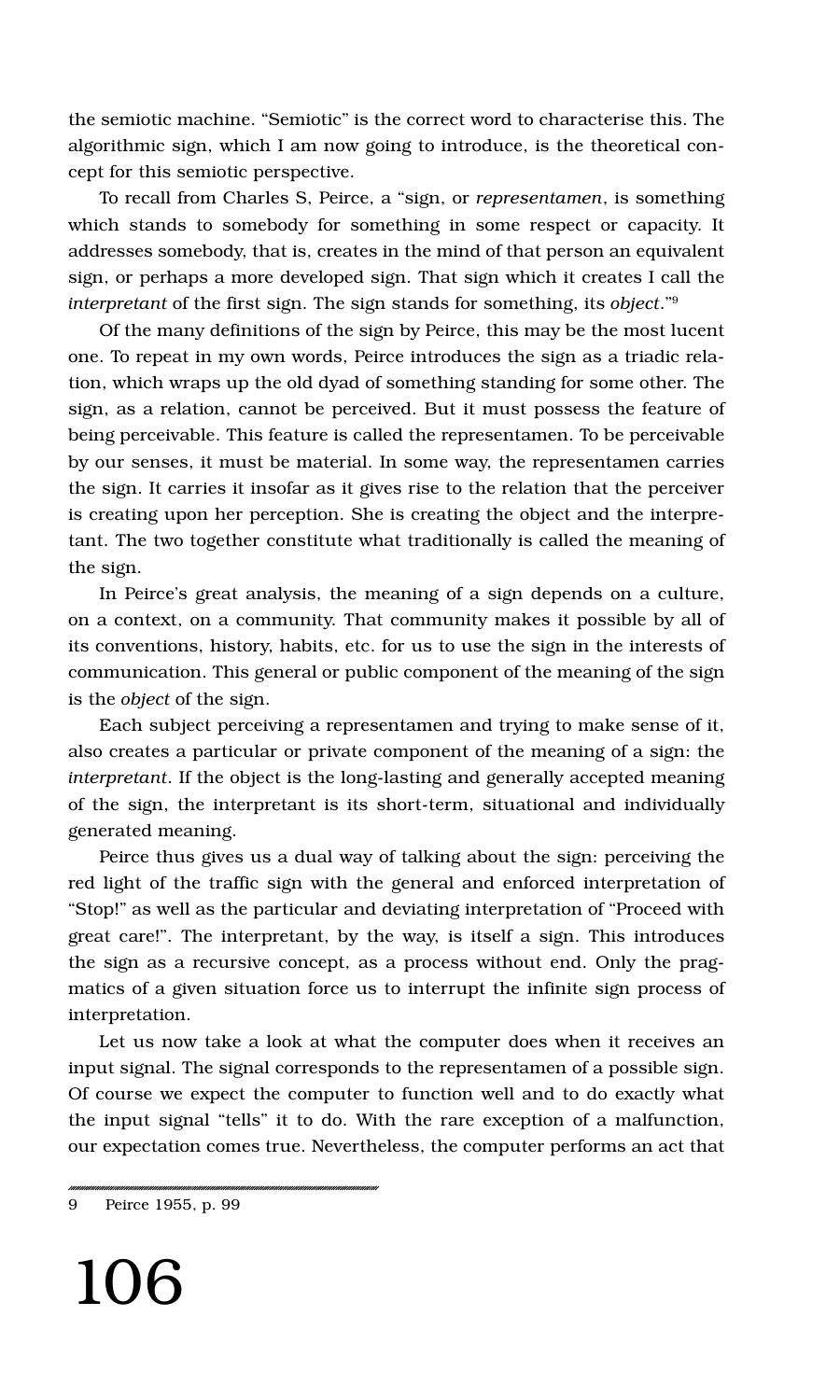formally is of an interpretive nature even if the computer is not capable of any interpretation. It is programmed in a definite, and precise way. The program "interprets" the input signal, i.e. it determines the one, and only one, interpretation of the line of code, or the command that it is then forced to execute.

The formal act of interpreting a unit of code, in the case of the program, reduces to a determination. *Determination* is the limit case of interpretation: finding out the one and only meaning. Thus algorithmic signs are signs in the usual (Peircean) sense of the word, but with an extra interpretant. We call this the *causal interpretant* to distinguish it from the *intentional interpretant.* The latter one is what the human creates.<sup>10</sup>

We now close the ring. The surface of any object on the computer corresponds to the intentional interpretant of the computer sign. The subface corresponds to the causal interpretant. I am not saying that the subface *is* the causal interpretant. For my intention here is to point at a correspondence between two perspectives.

The components of digital media, of semiotic entities on a computer, or of things we are interested in when using a computer, can only be understood in the world of relations, not in the world of things. This is my message in this essay. What is usually called the interface between human and machine, appears as the coupling of surface and subface. Both are machine-bound. Both are faces at which one process ends, and another process starts. The human places rather trivial components onto the surface (like mouse positions, or menu selections). He interprets what the program delivers in a rich way, influenced by his intentions, interests, situation, and context. Once the surface is transformed into the subface, the program starts its signal processes, which consist of chains of determinations like any other process on a machine.

The miracle of human-computer interaction is that it is *impossible* as interaction in a true sense of the word. It is happening nevertheless. This is possible because human acts of interpretation correspond in a rich (but computable) way to machine operations of determination. The miracle is that humans were bold and intelligent enough to establish this. The miracle is not that machines were so intelligent to do it.

<sup>10</sup> This concept is further elaborated in a chapter of the book by Peter Bøgh Andersen and the author (forthcoming).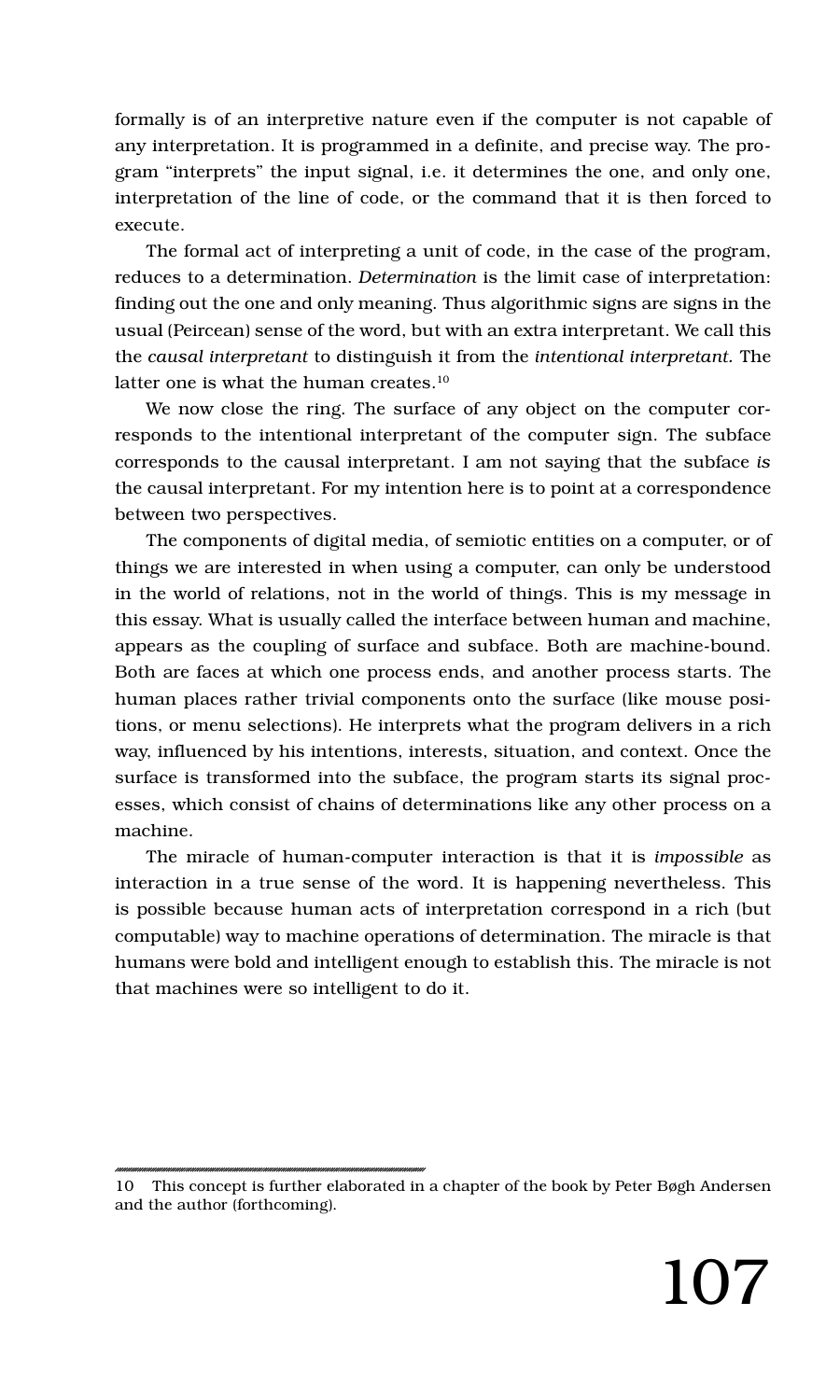### **Algorithmics & Aesthetics**

A very brief remark in conclusion. Since about the mid 1990s, some aspects of computing science have been collected under new programmes of study. They are often called Digital Media, or something similar. These programmes carry the heavy burden of striking a balance between a serious and appropriate study of algorithmics up to the point of script programming, and of aesthetics of 20th century art. They need a bit of art history as well as the history of computing. Their questions should be directed towards an understanding of the algorithmic sign in as many ways as possible – aesthetic, educational, and cultural.